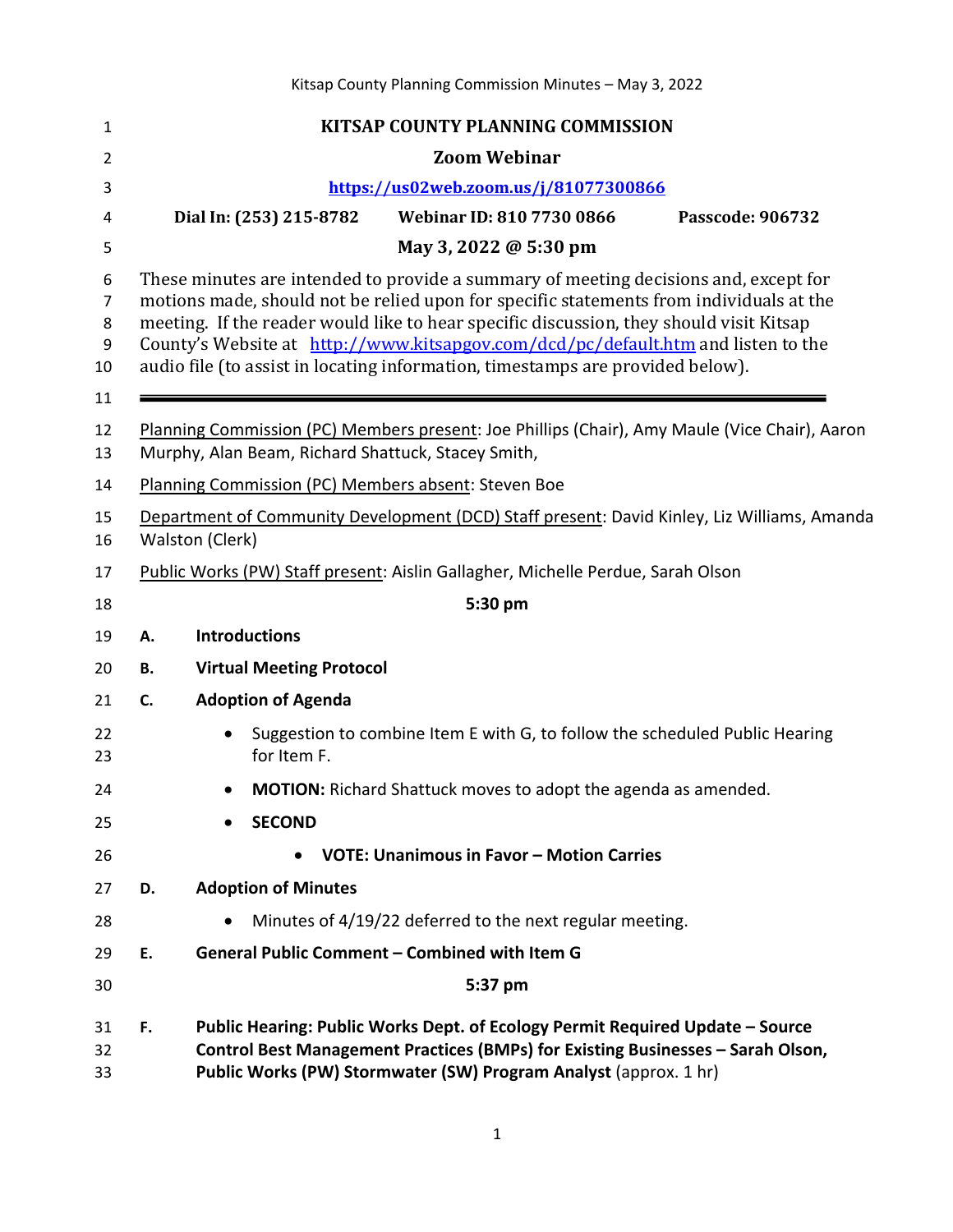Kitsap County Planning Commission Minutes – May 3, 2022

| 1<br>$\overline{2}$<br>3<br>4<br>5<br>6<br>$\overline{7}$<br>8                         |    | Ms. Olson provides a brief overview of the project, noting the Department of<br>Ecology requires adoption of this proposed ordinance and actions as part of<br>the National Pollutant Discharge Elimination System (NPDES) permit the<br>County is required to maintain for management and control of stormwater and<br>surface water discharge; also reviewing definitions, examples, proposed<br>language, other municipalities with similar ordinances currently in place,<br>comment formats and timeline, including the public comment period, which<br>closes on 5/6/2022.                                                                                                                                                                                                                                                                                                                                                                                                                       |
|----------------------------------------------------------------------------------------|----|--------------------------------------------------------------------------------------------------------------------------------------------------------------------------------------------------------------------------------------------------------------------------------------------------------------------------------------------------------------------------------------------------------------------------------------------------------------------------------------------------------------------------------------------------------------------------------------------------------------------------------------------------------------------------------------------------------------------------------------------------------------------------------------------------------------------------------------------------------------------------------------------------------------------------------------------------------------------------------------------------------|
| 9                                                                                      |    | Chair Phillips reviews procedure and guidelines for the Public Hearing                                                                                                                                                                                                                                                                                                                                                                                                                                                                                                                                                                                                                                                                                                                                                                                                                                                                                                                                 |
| 10<br>11                                                                               |    | Chair Phillips opens the floor to speakers wishing to provide testimony on this<br>$\bullet$<br>item; noting each speaker is limited to 3 minutes.                                                                                                                                                                                                                                                                                                                                                                                                                                                                                                                                                                                                                                                                                                                                                                                                                                                     |
| 12                                                                                     |    | 5:46 pm                                                                                                                                                                                                                                                                                                                                                                                                                                                                                                                                                                                                                                                                                                                                                                                                                                                                                                                                                                                                |
| 13                                                                                     |    | SPEAKER: Bill Palmer, Kitsap Alliance of Property Owners (KAPO) President                                                                                                                                                                                                                                                                                                                                                                                                                                                                                                                                                                                                                                                                                                                                                                                                                                                                                                                              |
| 14<br>15<br>16<br>17<br>18<br>19<br>20<br>21<br>22<br>23<br>24<br>25<br>26<br>27<br>28 |    | Very much opposed to this ordinance and has questions, including:<br>$\bullet$<br>what happens to a business that decides not to comply; also who<br>determined County Staff as the professionals in this matter, which he<br>takes exception to; also concerned that the Board of County<br>Commissioners (BoCC) is not aware of this program or that an<br>ordinance has to be adopted by August 1, a statement based on input<br>from the Kitsap Homebuilders' Association during a meeting with the<br>BoCC in which they did not appear to know anything about it.<br>Believes this is totally insane, cannot believe the Planning<br>Commission is receiving testimony on this, as it wasn't supposed to<br>be on the schedule for another month, but notes he may be<br>uninformed.<br>Chair Phillips calls for any other speakers; as there are no other speakers,<br>closes the floor to general speakers.<br>Chair Phillips notes comments will still be accepted up through 5/6/22, through |
| 29                                                                                     |    | the form provided through Public Works.                                                                                                                                                                                                                                                                                                                                                                                                                                                                                                                                                                                                                                                                                                                                                                                                                                                                                                                                                                |
| 30<br>31                                                                               | G. | 5:49 pm<br><b>General Public Comment</b>                                                                                                                                                                                                                                                                                                                                                                                                                                                                                                                                                                                                                                                                                                                                                                                                                                                                                                                                                               |
| 32                                                                                     |    | Chair Phillips opens the floor to speakers wishing to provide testimony.<br>$\bullet$                                                                                                                                                                                                                                                                                                                                                                                                                                                                                                                                                                                                                                                                                                                                                                                                                                                                                                                  |
| 33                                                                                     |    | SPEAKER: Kelly Roberts, Kitsap County Property Owner and Constituent<br>$\bullet$                                                                                                                                                                                                                                                                                                                                                                                                                                                                                                                                                                                                                                                                                                                                                                                                                                                                                                                      |
| 34<br>35                                                                               |    | Comments regarding Kitsap County Code regarding Outdoor Lighting<br>(17.382.030) and Obnoxious Things (17.105.110).                                                                                                                                                                                                                                                                                                                                                                                                                                                                                                                                                                                                                                                                                                                                                                                                                                                                                    |
| 36<br>37                                                                               |    | Chair Phillips calls again for speakers; as there are no other speakers, closes<br>the floor to general speakers.                                                                                                                                                                                                                                                                                                                                                                                                                                                                                                                                                                                                                                                                                                                                                                                                                                                                                      |